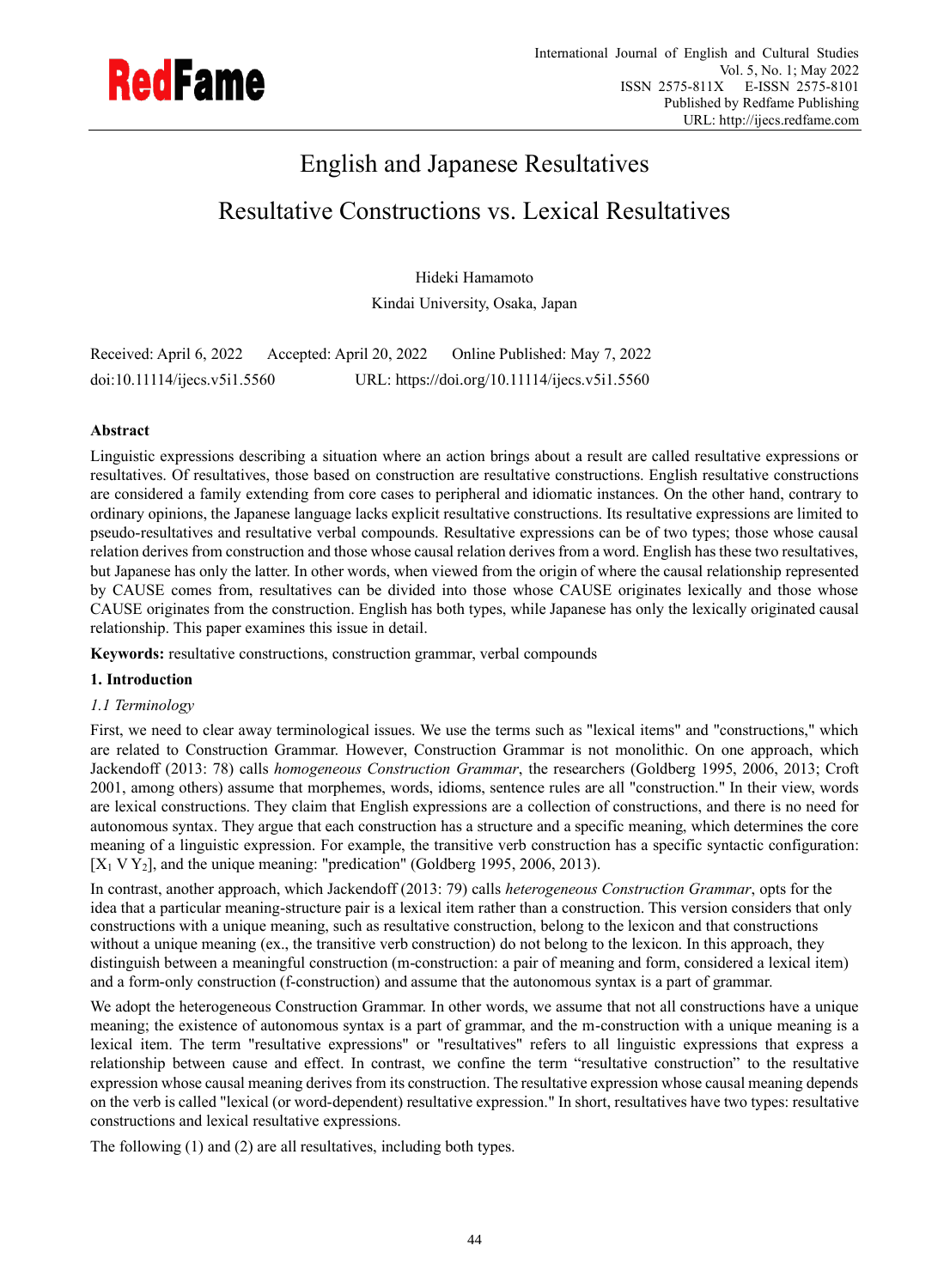- (1) a. John made Keiko get angry.
	- b. John watered the tulip flat.
	- c. John broke the vase to smothering.
	- d. John shot the bear dead.
- (2) a. Ken-wa Keiko-o okora-se-ta.
	- Ken-TOP Keiko-ACC get angry make-PAST Ken made Keiko get angry
	- b. Ken-wa hana-ni mizu-o yat-te taoshi-ta Ken-TOP flower-DAT water-ACC give-TE topple-PAST Ken watered the flower flat.
	- c. Ken-wa kabin-o konagona-ni kowashi-ta. Ken-TOP vase-ACC pieces-IN break-PAST Ken broke the vase into pieces.
	- d. Ken-wa kuma-o uchi-koroshi-ta. Ken-TOP bear-ACC shoot-kill-PAST Ken shot the bear dead.

The sentences in (1) are examples of resultatives in English, and those in (2) are Japanese resultatives that correspond semantically to (1). In (1a), an overt causative where a lexical resultative verb *make* appears. The corresponding Japanese (2a) also uses the lexical causative verb "seru." Sentence (1b) is an example of a typical English resultative. It describes an event of watering a flower and causing it to fall in one sentence. In Japanese, the same content cannot be obtainable in one sentence. However, it is achievable by combining two events connected by the conjunctive particle TE: "watering the flower" and "toppling the flower." Sentence (1c) is also often taken up as an example of the resultative construction. This sentence has a change-of-state transitive verb *break*. However, (1c) is not a genuine case of resultative construction, to which we will return soon. The corresponding Japanese (2c) also has a structure parallel to (1c) and has almost the same meaning. (1d) is also an example of the English resultative. The corresponding Japanese has a similar meaning, but the related causal relationship differs. This issue will be described in detail later.

*1.2 Lexical (word-dependent) resultatives vs. resultative constructions*

The above is an enumeration of English resultatives and corresponding Japanese resultatives. We will look at the differences between English lexical, word-dependent resultatives and resultative constructions. We will also consider the correspondence in Japanese.<sup>1</sup> First,  $(1a)$  is shown in the conceptual structure as follows.

(3) i. John made Keiko get angry ii. John CAUSE [Keiko BECOME angry]

iii. make: λxλyλP [x CAUSE y BECOME P]

The conceptual structure (3ii) represents the meaning of (3i). (3iii) shows that its CAUSE derives from the verb *make*. (3i) is a case of the lexical or word-dependent resultative because its CAUSE derives from a word. Then we will consider how the function CAUSE in a resultative construction manifests itself.

(4) John watered the tulip flat

Jn CAUSE [tulip BECOME flat] by watering

Again, the conceptual structure shows the meaning of the sentence. However, unlike (3), the CAUSE is not included in the verb, and its origin must be sought somewhere else.<sup>2</sup> Construction Grammar stipulates that the construction has the

<sup>&</sup>lt;sup>1</sup> Washio (1997) identifies two types of resultatives: weak and strong resultatives. He argues that only weak resultatives represented by *freeze X solid* or *wiped X clean* can find their counterparts in Japanese and that the class of strong resultatives represented by *drag X smooth,* or *run X threadbare* cannot have their Japanese counterparts*.* His *weak resultative* roughly corresponds to our *lexical*, *word-dependent resultative expression*, and his *strong resultative* to our *resultative construction.* However, we use our dichotomy since we focus on clarifying where causality comes from in resultatives, including Japanese compound verbs.

<sup>2</sup> Bittner (1999), citing an example "*I drank the teapot empty*," calls the causal relation in this sentence *concealed causative* because there is no lexical element that indicates causality in the resultative construction. Sentence (4) is also an example of this hidden causal relation. In this paper, we have adopted the construction grammatical interpretation of this hidden causality but this is not the only solution. Kratzer (2005) proposes *Causative Shift* that allows an event to be interpreted as a resultative state.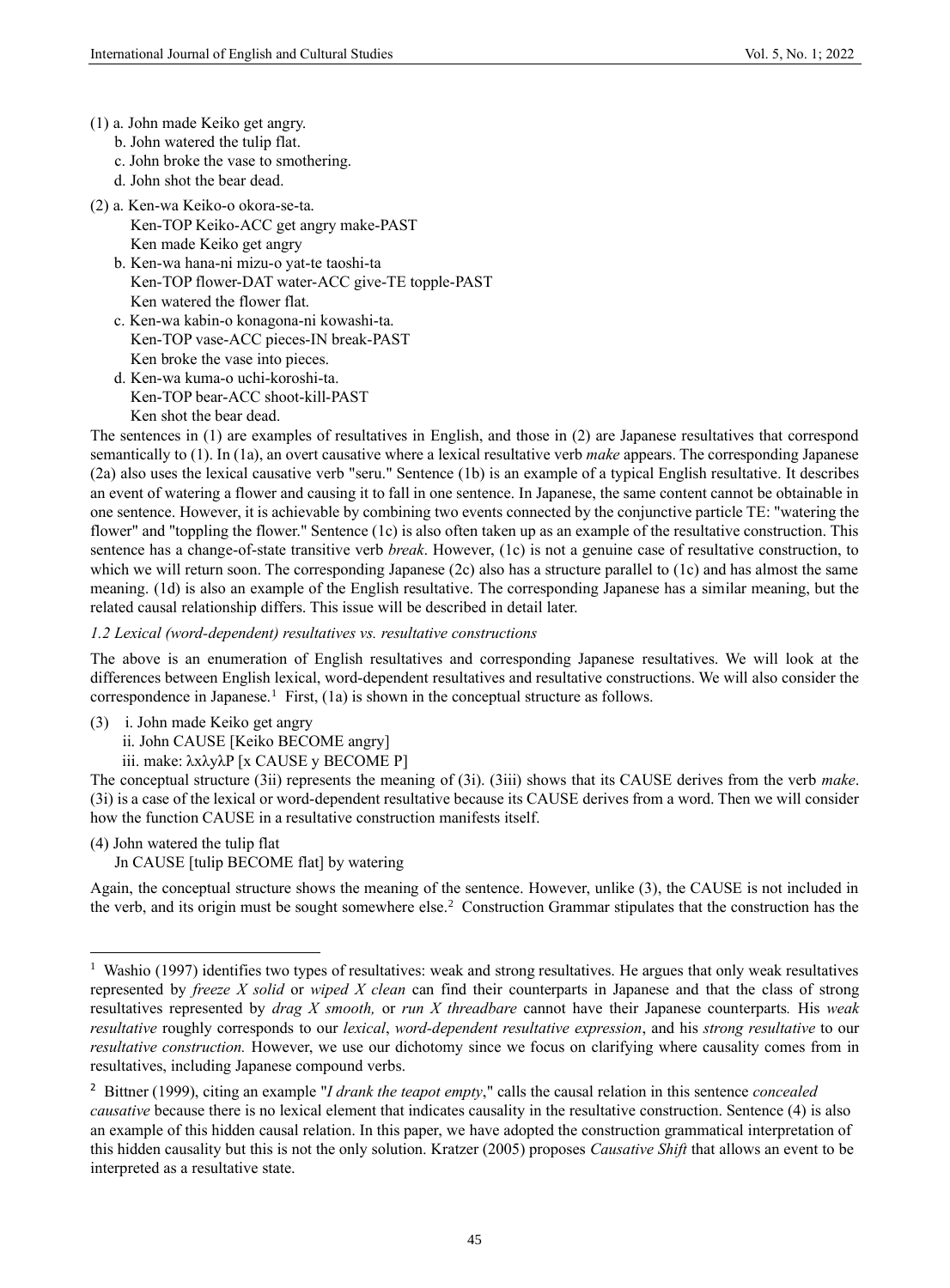core meaning as in (5) (Goldberg & Jackendoff 2004).

(5) John watered the tulip flat. con-sub: John CAUSE [the tulip BECOME flat] MEANS (v-sub): John water tulip

Goldberg & Jackendoff 2004 stipulates that the argument structure of the resultative is given not by the verb but by the "construction," and the verb expresses the mode or means. In general, the resultative construction is defined as follows.

(6) Syntax and Semantics Provision of Resultative Construction (Goldberg & Jackendoff 2004: 539) Syntax:  $NP_1$  V  $NP_2$   $AP_3$ Semantics c-sub: X<sup>1</sup> CAUSE [Y<sup>2</sup> BECOME RP3] MEANS: v-sub:  $[X_1 \ V(Y_2)]$ 

The adjective "*flat" i*ndicates the resulting state in the syntactic structure. They call this phrase the "resultative phrase" or "RP." The subject "*John*" of the transitive verb "*water*" is NP1, and the object "*the flower*" is NP2 (subscripts indicate correspondence). Also, the meaning of the resultative construction is composed of a constructional subevent (c-sub) and a verbal subevent (v-sub). The argument structure is given not from the verb but constructional subevent. The terms X1, Y2, and RP are selected by the construction, not by the verb. We interpret verbs in this construction as indicating means (MEANS). In summary, the causal relationship derives from the word's meaning in the word-dependent resultative expression. In the resultative construction, the CAUSE derives from the construction as in (5).

### *1.3 Organization of this paper*

The structure of this paper is as the following. In Section 2, after this introduction, we will give an overview of so-called English resultative constructions and extract those that do not have a causal relationship derived from the construction. This elaboration clarifies the range of what is treated as the resultative construction. In Section 3, we scrutinize the Japanese resultatives expressions. We argue that the they do not meet the conditions that prescribe the resultative construction. We also examine the syntactic and semantic features of the resultative compound verbs. Furthermore, we inspect instances of two clauses connected by the particle TE and the degree expression HODO. The compound sentences of these types can express the meaning close to the causal relationship. This close examination clarifies that English has two types of resultatives: resultative constructions and word-dependent, lexical resultative expressions. It also clarifies that Japanese has word-dependent resultatives but no resultative constructions. Section 4 provides the conclusion and prospects.

## **2. Variety of the English Resultatives**

## *2.1 Classification factors*

The following factors can categorize the resultative constructions (Goldberg & Jackendoff 2004, Iwata 2019).

(7) Classification factors of the resultative constructions

- (i) Causative or non-causative?
- (ii) Whether the resultative phrase (RP) is an adjective phrase (AP) or a prepositional phrase (PP)
- (iii) Whether the RP is a property or a spatial
- (iv)Whether the verb is transitive or intransitive, and if the verb is transitive:
	- (a) whether to subcategorize the object or not
	- (b) whether it is a change-of-state transitive
- (v) Whether the RP's descriptive object (host) is an object or a subject

We will examine the semantic features according to the classification factors of the constructions. We start with the resultatives with transitive verbs.

#### *2.1 Resultatives with transitive verbs*

2.1.1 RP host: the object, V: a non-change-of-state transitive verb

Let us start by examining a causal resultative construction with a non-change-of-state transitive verb, having the object predicated by RP. See the examples below. The difference between (8) and (9) is whether the transitive verbs select the object or not.

- (8) Transitive verb (with a subcategorized object)
- a. Mary shook her husband awake.
- b. John hammered the metal flat.
- c. Bill wiggled himself through the hole.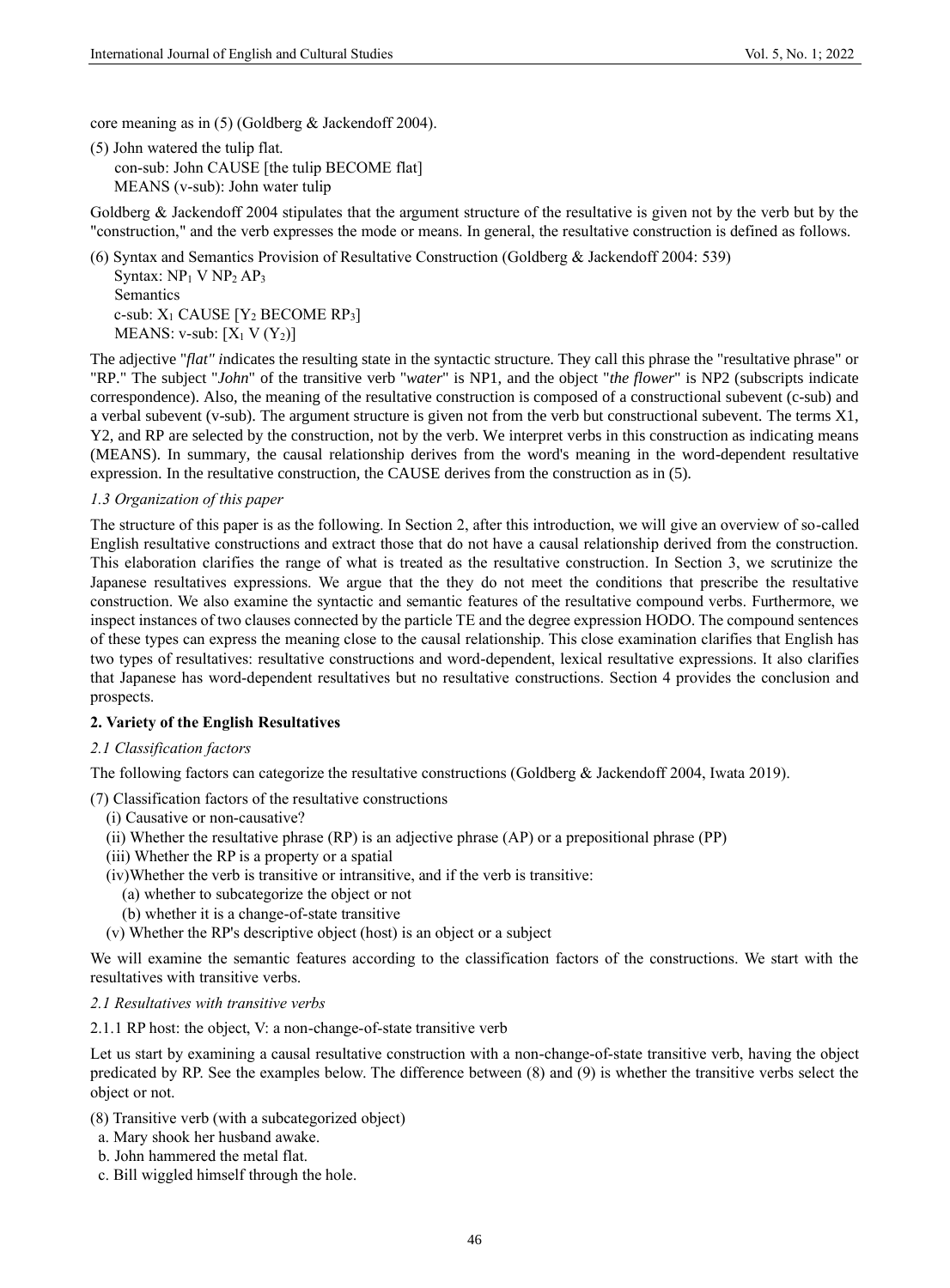(A: Dowty 1979, b: Simpson 1983, c: Goldberg & Jackendoff 2004)

- (9) Transitive verb (non-subcategorized object)
- a. They drank the pub dry.
- b. The critics laughed the play off the stage.
- c. We yelled ourselves hoarse.
- d. The professor talked us into a stupor.
- e. She cried her head off.

(a-d: Goldberg & Jackendoff 2004, e: Iwata 2019)

In all examples above, RP is an object host. RP is an adjective phrase (8a, b, 9a, c) and prepositional phrase (8c, 9b, d, e). When RP is an adjective phrase, it represents an attribute. When RP=PP, it represents a space (8c, 9b, e) or an attribute (9d). Also, as in (9e), the resultative construction may be used idiomatically as hyperbole. The critical point about the above examples is that these verbs are process verbs, not change-of-state verbs. Let us show the semantic structure of some of these examples, following Goldberg & Jackendoff (2004).

(10) a. Mary shook her husband awake.

 Semantics c-sub: Mary CAUSE [her husband her BECOME awake] MEANS: v-sub: [Mary shake her husband] b. Bill hammered the metal flat. Semantics c-sub: Bill CAUSE [the metal BECOME flat] Means: v-sub: [Bill hammer the metal] c. They drank the pub dry. Semantics c-sub: they CAUSE [the pub BECOME dry] Means: v-sub: [they drink] d. The critiques laughed the play off the stage. Semantics c-sub: The critiques CAUSE [the play MOVE off the stage] MEANS: v-sub: [the critiques laugh] e. She cried her head off. Semantics c-sub: she CAUSE [her head her MOVE off her head her] MEANS: v-sub: [she cry]

Pragmatics: She cried awfully.

The resultative construction is composed of two subevents, and its semantics is represented in a complex manner by a constructional subevent (c-subevent) and a verb subevent (v-subevent). Also, in these examples, the verb is a process verb without having an innate completion point. The semantic commonality in these examples is that the function CAUSE comes not from the verb but the construction. The construction selects the subject, the object, and the resulting predicate.  $3$  (10e) means "Keiko cried and her head came off," but pragmatically, it means "he cried awfully."

In examples (8), the verbs subcategorize the objects, and sentences without the resultative phrase (RP) are acceptable. When they have an RP, the verb phrases have a completion point and shift to the achievement verbs as below.

- (11) a. Bill shook Lisa for five minutes  $/$  \* in five minutes. b. Bill shook Lisa awake in ten seconds /? For ten seconds.
- (12) a. Bill hammered the metal for an hour  $/$  \* in an hour.
	- b. Bill hammered the metal flat in an hour /? For an hour.
- (13) a. Bill wiggled himself for ten seconds / \* in ten seconds.
	- b. Bill wiggled himself through the hole in ten seconds /? for ten seconds.<sup>4</sup>

<sup>&</sup>lt;sup>3</sup> Iwata (2019) stipulates the resultative construction by his force-recipient approach. The syntax

 $X_1$  V Y<sub>2</sub> Z<sub>3</sub> corresponds to the semantics "X<sub>1</sub> ACT ON Y<sub>2</sub>, and as a result, Y<sub>2</sub> becomes Z<sub>3</sub>." the causal function CAUSE is not specified and is embedded in the formula.

<sup>4</sup> Borer (2005), citing an example "*John hammered the metal flat for hours, but the metal did not become flat*," argues that *hammer-flat* is a compound predicate and does not necessarily require a culmination point. However, in this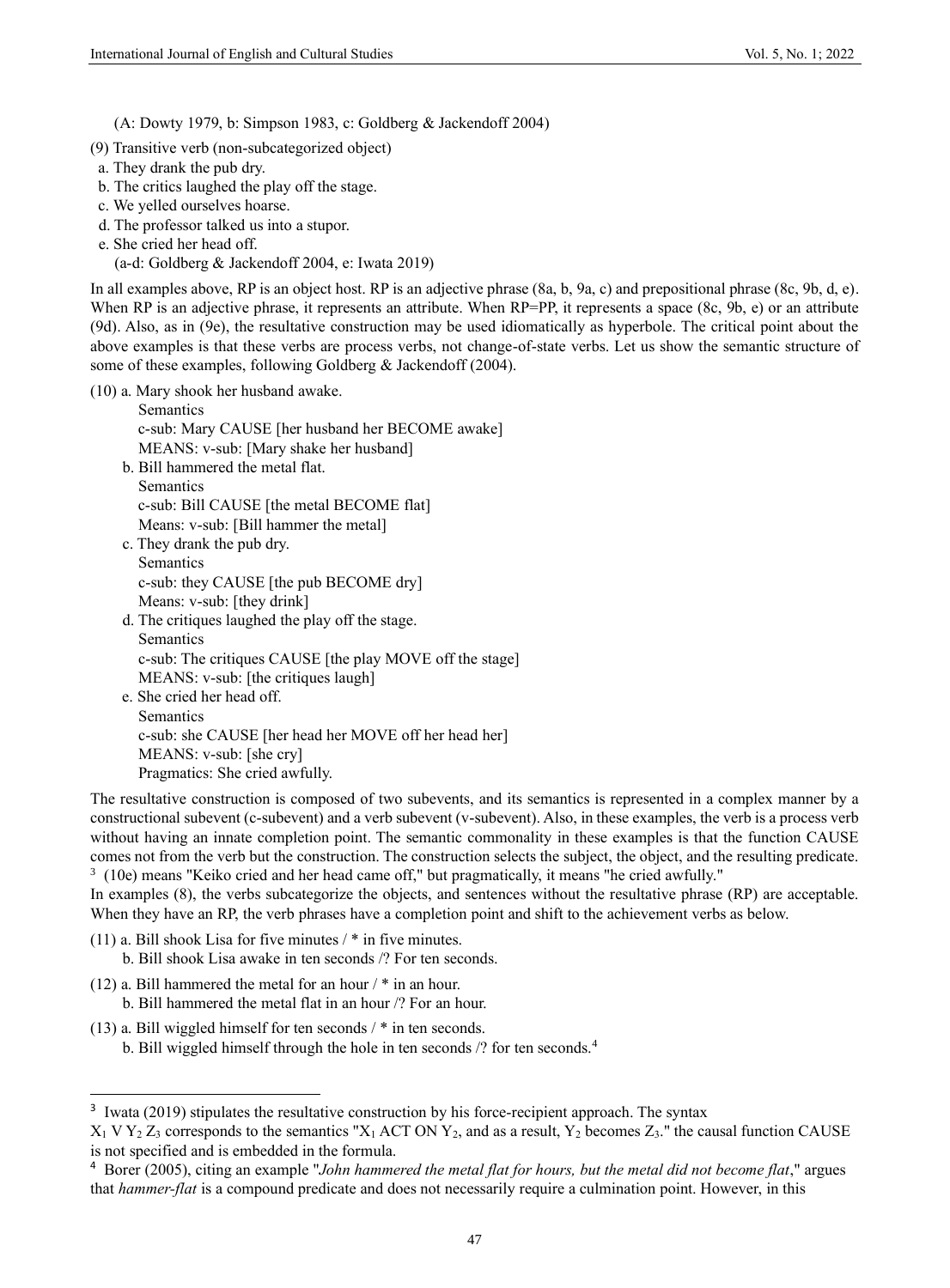Consider then the cases of change-of-state transitive verbs. These are acceptable without RP as in (14).

(14) resultatives with a change-of-state transitive verb

- a. John broke the vase (into pieces).
- b. Bill painted the wall (green).
- c. Kate bent the iron bar (into a U).

Pustejovsky (1991) claimed that sentences like *the river froze solid* and *the bottle broke open*, which have non-accusative intransitive verbs with a change-of-state meaning, looking like resultatives, are nothing but expressions with additional phrases. (Pustejovsky 1991: 76). He said that it is clear from the following.

(15) a. The river froze in 20 minutes.

b. The river froze solid in 20 minutes.

Note that the events depicted in (15a) and (15b) are the same event and that having a consequential predicate does not shift the verb from the process to a complete achievement verb. The same is true for the cases with change-of-state transitive verbs as below.

(16) a. John broke the vase in a flash.

b. John broke the vase into pieces in a flash.

(17) a. Bill painted the wall in half an hour.

b. Bill painted the wall green in half an hour.

(18) a. Kate bent the iron bar in a second.

b. Kate bent the iron bar into a U in a second.

By adding RP, there is no semantic shift in the verbs. In other words, these sentences intrinsically have a completion point even without RP, and RP only supplements the completion point. Furthermore, the sentences with a change-of-state verb are highly acceptable as in (19) regarding the middle construction. However, the sentences with a non-change-of-state process verb are not acceptable as middle construction as in (20). Furthermore, the acceptance level increases when a resultative phrase is added.

- (19) a. The vase breaks easily.
	- b. The wall paints easily.
	- c. The iron bar bents easily.
- (20) a. \* The dog shakes easily.
	- b. The dog shakes awake easily.
	- c. \* The metal hammers easily.
	- d. The metal hammers flat easily.

From the above, it is plausible that the change-of-state transitive verbs conceptually include the meaning of completion expressed by  $[CAUSE \sim BECOME$  P], and CAUSE is derived from the verb itself, not from the construction. Therefore, the meaning of this type of resultative expression, unlike the cases of resultatives with a non-change-of-state transitive verb illustrated as in (10), is not composed of a constructional subevent (c-sub) and a verbal subevent (v-sub). What appears to be a resultative predicate is an additional phrase, not a term selected by the construction. After all, the conceptual structure of the resultative expression with a change-of-state transitive verb is as follows.

- (21) a. John broke the vase into pieces.
	- John's action on the vase CAUSE [the vase BECOME BROKEN] + [adjunct into pieces]
	- b. Bill painted the wall green.
	- Bill's action on the wall CAUSE [the wall BECOME PAINTED] + [adjunct green]
	- c. Kate bent the iron bar into a U.

Kate's action on the iron CAUSE [the iron BECOME BENT] + [adjunct into a U]

For example, (21a) indicates that John's action on the vase is the direct cause for the vase to be broken and that the sum of John's action and its result is identical to a completed action of breaking the vase. Unspecified John's action may be anything to break the vase, such as dropping the vase on the ground or throwing it at a wall. We conclude that this type of resultative expression with a change-of-state transitive verb is not a case of resultative construction but a case of lexical resultative expression.

example, the second sentence prompts the reinterpretation of the preceding sentence, and cancels the completion by interpreting as *John tried to hammer the metal flat.*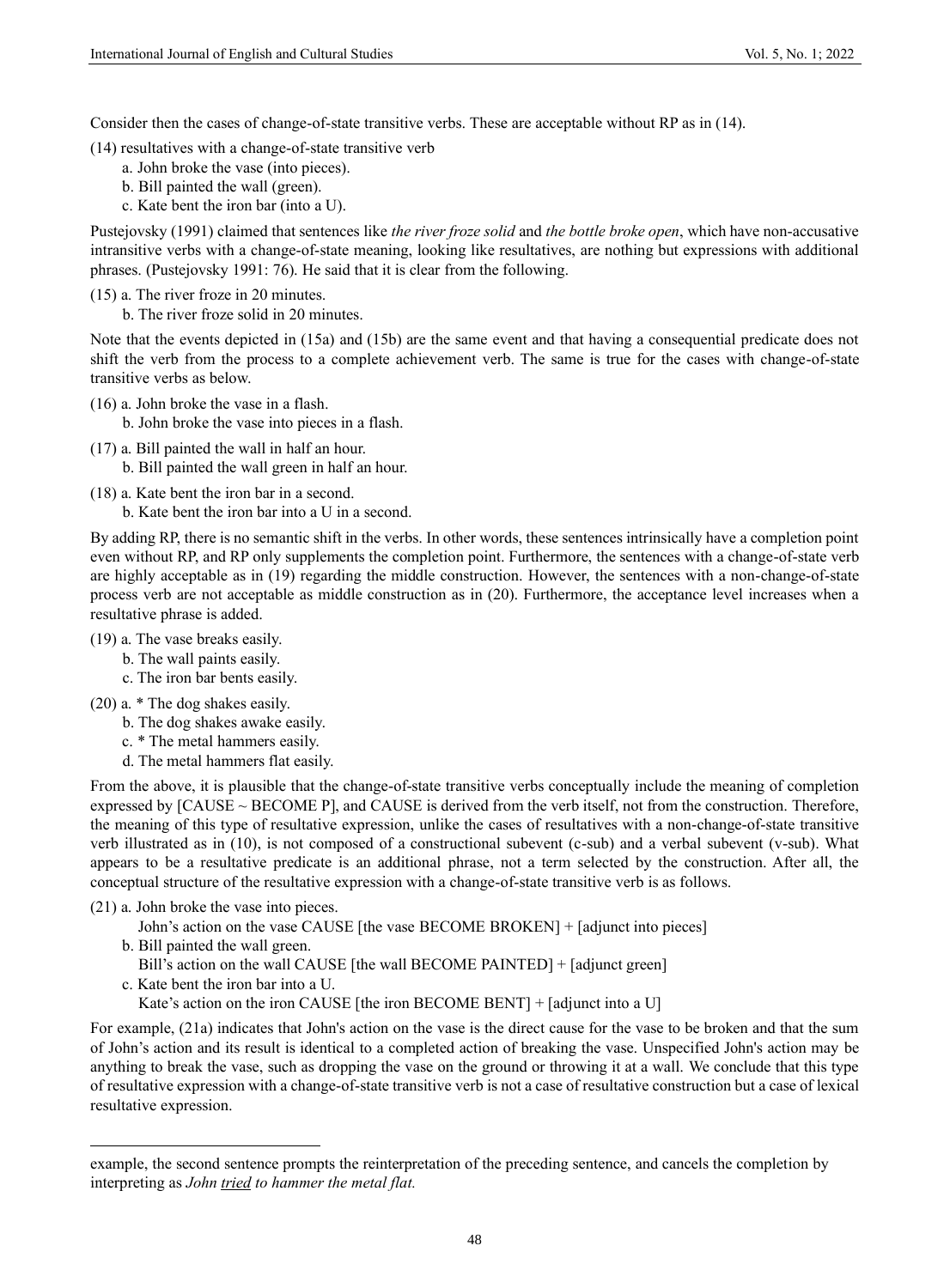#### 2.1.2 RP host: subject

In the above examples, RP predicates the object. There are some resultative expressions with transitive verbs in which the RP describes the subject. Consider the following.

- (22) Subject host, non-causal
- a. Bill followed the thief into the library.
- b. Bill took the train to New York.
- c. Bill traveled the Taconic Parkway to New York. (Goldberg & Jackendoff 2004)

These examples have in common that the object is not a patient affected by the verb. Prepositional phrases predicate the subject, not the object. Goldberg & Jackendoff (2004) raises two possibilities for their semantic representation.

(23) Bill followed the thief into the library. Syntax: NP1 V NP2 PP3 Semantics: c-sub: X1 GO Path 3 Means: [v-sub: X1 GO [Path DETERMINED BY Y2]

This rule stipulates that the constructional subevent (c-sub) specifies the subject's movement along a path and that the selectional restriction on the verbal subevent (v-sub) indicates the subject's traversing a path determined by the object. In (23), the verb *follow* satisfies the selectional restriction. However, this does not explain the example in (22b, c). Another interpretation is given in (24) (25) below.

- (24) Bill followed the thief into the library. Syntax: NP1 V NP2 PP3 Semantics: C-sub: X1 GO-AFTER Y2 Path3 INSTANCE: [v-sub] e.g., follow, track, trace
- (25) Bill took the train to New York. Syntax: NP1 V NP2 PP3 Semantics: c-sub: X1 GO-BY WAY OF Y2 Path3 INSTANCE: [v-sub] e.g., take OR MEANS: [v-sub] e.g., ride, sail, drive

(24) is the stipulation about a sentence with a verb whose meaning is "chasing," but this meaning is incorporated as GO-AFTER in c-sub. An appropriate verb for this construction must be its concrete manifestation (INSTANCE). The construction should specify elements other than the verb, but the verb itself is selected here, which is not suitable as a rule of construction. In this case, the verb *follow* can be selected lexically without relying on the effect of the construction. In (25), too, the lexical meaning GO-BY WAY OF is incorporated in the stipulation of the construction, and it is unsuitable for a rule of construction. Moreover, in (22), since the sentences without the prepositional phrases "*into the library*" and "*to New York*" are all acceptable, they are considered an additional phrase. This argument leads to (26) below.

- (26) a. Bill followed the thief into the library.
	- Semantics: Bill GO-AFTER the thief + [adjunct into the library]
	- b. Bill took the train to New York. Semantics: Bill GO-BY-WAY OF the train + [adjunct to New York]

Iwata (2019: 440) argues that these examples do not constitute the resultative constructions on similar grounds. The author also concludes that these are just expressions of the subject's movement, not resultatives.

#### *2.2 Cases with a non-causal intransitive verb*

Next, let us consider non-causal resultative expressions with an intransitive verb.

(27) examples with non-causal intransitive verbs

- a. The pond froze solid.
- b. The ball rolled down the hill.
- c. The trolly rumbled through the tunnel.
	- (Goldberg & Jackendoff 2004)

What they have in common is that they are not causal. In (27a), "the pond freezes and solidifies" is one simultaneous event. Pustejovsky (1991) claims that (27a) is not a case of resultative (see 2.1.1). The fact that "the ball rolled down the hill" in (27b) also describes the one situation involving the rotation and movement of the ball and has no causal relationship. (27c) means "the tram passed through the tunnel with rattling," but there is no causal relationship between making a rattling noise and going through the tunnel. The semantic commonality of these verbs is that the verb lexically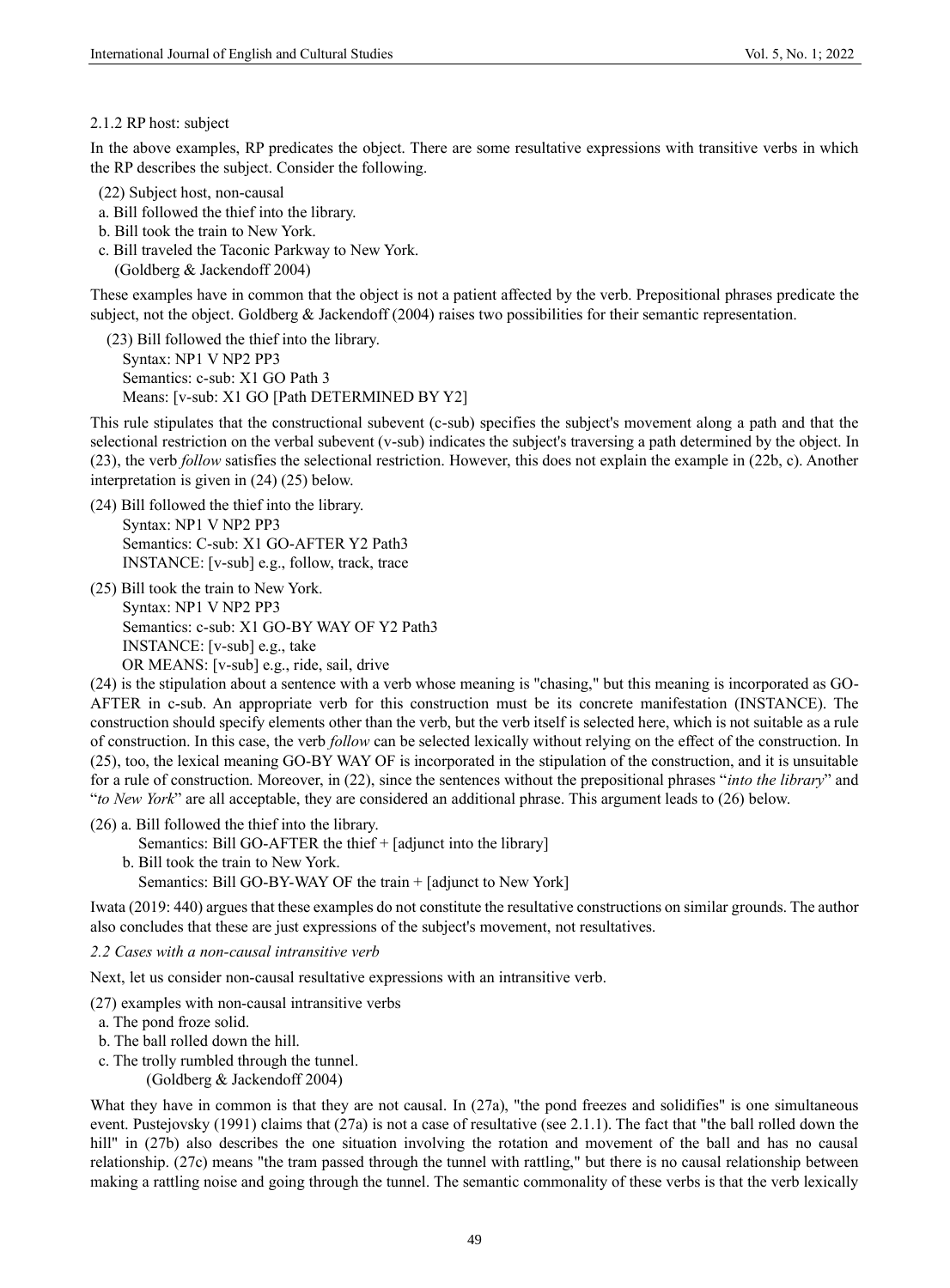contains the meaning of the consequential predicate. *Freeze* implies a change in state, and *roll* and *rumble* imply a change in the position of an object. See the dictionary definition below.

- (28) a. freeze: if a liquid or something wet freezes or is frozen, it becomes hard and solid because the temperature is very cold.
	- b. roll: If something rolls, especially something round, or if you roll it, it moves along a surface by turning over and over.
	- c. rumble: to move slowly along while making a series of long low sounds (Longman Cotemporary English Dictionary, the underlines by the author)
- (29) a. freeze: to become hard, and often turn to ice, as a result of extreme cold.
	- b. roll: to turn over and over and move in a particular direction.
		- c. rumble: to move slowly and heavily, making a rumbling sound.
			- (Oxford Contemporary English Dictionary, the underlines by the author)

In the definitions cited from the dictionaries, *freeze* has BECOME as a part of the meaning, which indicates a state change, and *roll* and *rumble* have the meaning of MOVE. In other words, the lexical content of each verb directly corresponds to the following adjectives and prepositional phrases and does not depend on the meaning specification of the construction. Therefore, the meanings of these expressions can be stipulated as follows.

- (30) (i) The pond froze solid.
	- Semantics: The pond BECOME FROZEN + [adjunct solid]
	- (ii) The ball rolled down the hill.
		- Semantics: The ball MOVE by rolling + [adjunct down the hill]
	- (iii) The trolley rumbled through the tunnel. Semantics: The trolley MOVE while making a series of low sounds+ [adjunct through the tunnel]

We conclude that these sentences are not cases of the resultative constructions.

- *2.3 Summary of this section*
- (31) exemplifies English resultative constructions.
- (31) Causal, non-change-of-state transitive resultatives with object predicating RP
- a. Bill shook Lisa awake.
- b. Bill hammered the metal flat.
- c. Bill wiggled himself through the hole.
- d. They drank the pub dry.
- e. The critics laughed the play off the stage.
- f. We yelled ourselves hoarse.
- g. The professor talked us into a stupor.
- h. Keiko cried her head off.

These are causal sentences with a non-change-of-state transitive verb and RP describing the object. Of these, (31a-c) has a transitive verb that subcategorizes the object, and (31e-h) has a transitive verb that does not subcategorize the object. They follow the syntax and semantics provision (32) by Goldberg & Jackendoff (2004).

(32) Syntax and Semantics Provision of Resultative Constructions

Syntax NP1 V NP2 RP3 Semantics c-sub: X1 CAUSE Y2 BECOME Z3 MEANS: [v-sub]

Semantics is composed of two subevents: a constructional subevent and a verbal subevent. The construction gives its core meaning and the verb bears the meaning of MEANS (by  $\sim$  ing). The sentences in (33) have often been cited as instances of resultative constructions. However, we exclude these cases from the domain of resultative constructions. They do not meet the constructional requirements (32) above.

(33) a. Bill broke the vase into pieces.

- b. Bill followed the thief into the library.
- c. The ball rolled down the hill.

After all, the English resultative construction in this present research is limited to the causal resultative sentences with an object host RP and a non-state-of-change transitive verb.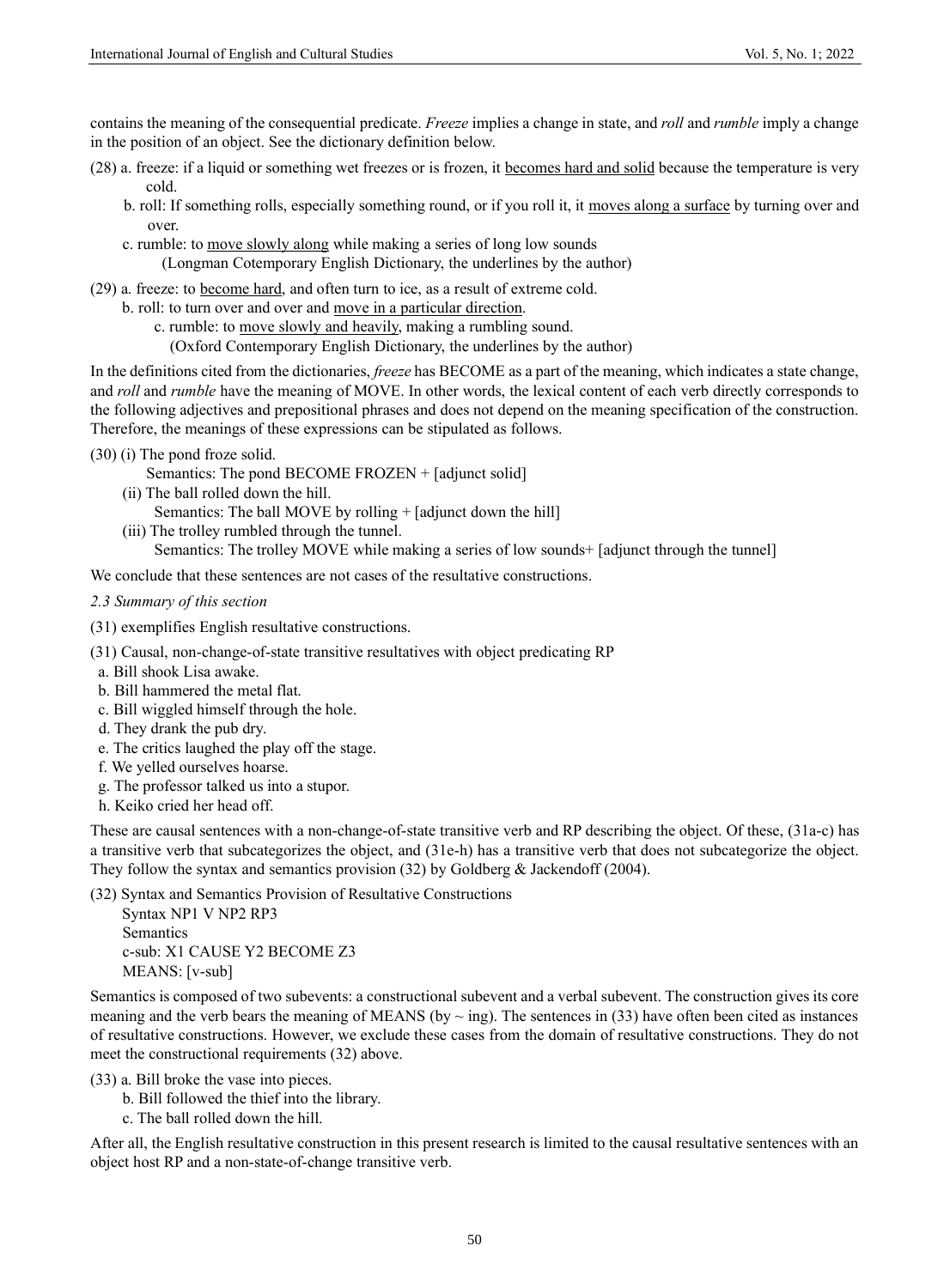### **3. Japanese Resultative Expressions**

#### *3.1 Pseudo resultative construction*

Let us start with the correspondence between English resultative expressions with change-of-state transitive verbs and Japanese equivalents. In Section 2, we restricted the domain of the English resultative constructions. The change-of-state transitive verb sentences (ex. John broke the vase into pieces), generally regarded as a resultative construction, are excluded from the domain of resultative constructions because the causal function CAUSE derives from a word, not from a construction. English resultative expressions with change-of-state transitive verbs exemplified in (34) can be directly related to Japanese equivalents in (35) below.

- (34) a. John broke the vase (into pieces).
	- b. Bill painted the wall (green).
	- c. Kate bent the iron bar (into a U).
- (35) a. John-wa kabin-o (konagana-ni) kowashi-ta. John-TOP vase-ACC pieces-IN break-PAST John broke the vase (into pieces)
	- b. Bill-wa kabe-o (midori-ni) nut-ta. Bill-TOP wall-ACC green-IN paint-PAST Bill painted the wall green.
	- c. Kate-wa tetsubou-o (U ni) mage-ta Kate-TOP iron-bar-ACC (U in) bend-PAST Kate bent the iron bar into a U.

The Japanese resultative sentences are usually composed of "subject + object + resultative state + change-of-state transitive verb," but the word order is relatively free, and "subject + resultative state + object + transitive verb" is also possible. The English resultative expressions in (34) correspond to the Japanese sentences in (35) almost perfectly. For example, let us examine the meaning of (35a) in conceptual structure (36). Note that as in English, the resultative state phrase is optional.

(36) Kenji-wa kabin-o konagona-ni kowashi-ta.

Syntax: NP1 NP2 RP3 V or NP1 RP3 NP2 V

Semantics: Kenji's action on kabin CAUSE kabin BECOME broken + [adjunct konagonani (pieces)]

kowasu(=break): λxλy [x's action on y CAUSE y BECOME broken]

The causal function CAUSE in (36) originates from the verb *kowasu* (break) as in the case of corresponding English (21a), and no constructional effect is observed. When we say "Kenji broke the vase," we assume an involvement of Kenji's implicit action. Therefore, the meaning of *kowasu* incorporates the subject's action on the object, which can be the direct cause the object to be broken. Note that the resultative construction is stipulated as a structure where its core semantic elements are provided from the construction, not from the verb, and the verb supplementally provides the meaning of "means." Following this stipulation, English resultative sentences with a change-of-state transitive verb, not dependent on the construction for their core meanings, are excluded from the domain of the resultative constructions. Therefore, we must conclude that Japanese resultative sentences with a change-of-state transitive verb are not "resultative constructions" but "word-dependent lexical resultatives." However, for convenience of classification, Japanese resultative expressions such as (35) are called "pseudo-resultative construction."

## *3.2 Resultative expressions with non-change-of-state transitive verbs*

Next, we will turn to typical English resultative constructions and examine their correspondence to Japanese sentences with similar meanings. The typical English resultative constructions exemplified in (37) are those with the causative meaning, the object-predicating RP, and non-change-of-state transitive verbs. The examples (37a, b, c) are those with transitive verbs subcategorizing the object, while the others (37d, e, f, g, h) are cases with the verbs not selecting the object. There are also idiomatic expressions such as (37d, h).

# (37) a. Bill shook Lisa awake.

- b. Bill hammered the metal flat.
- c. The critics laughed the play off the stage.
- d. Bill wiggled himself through the hole.
- e. They drank the pub dry.
- f. We yelled ourselves hoarse.
- g. The professor talked us into a stupor.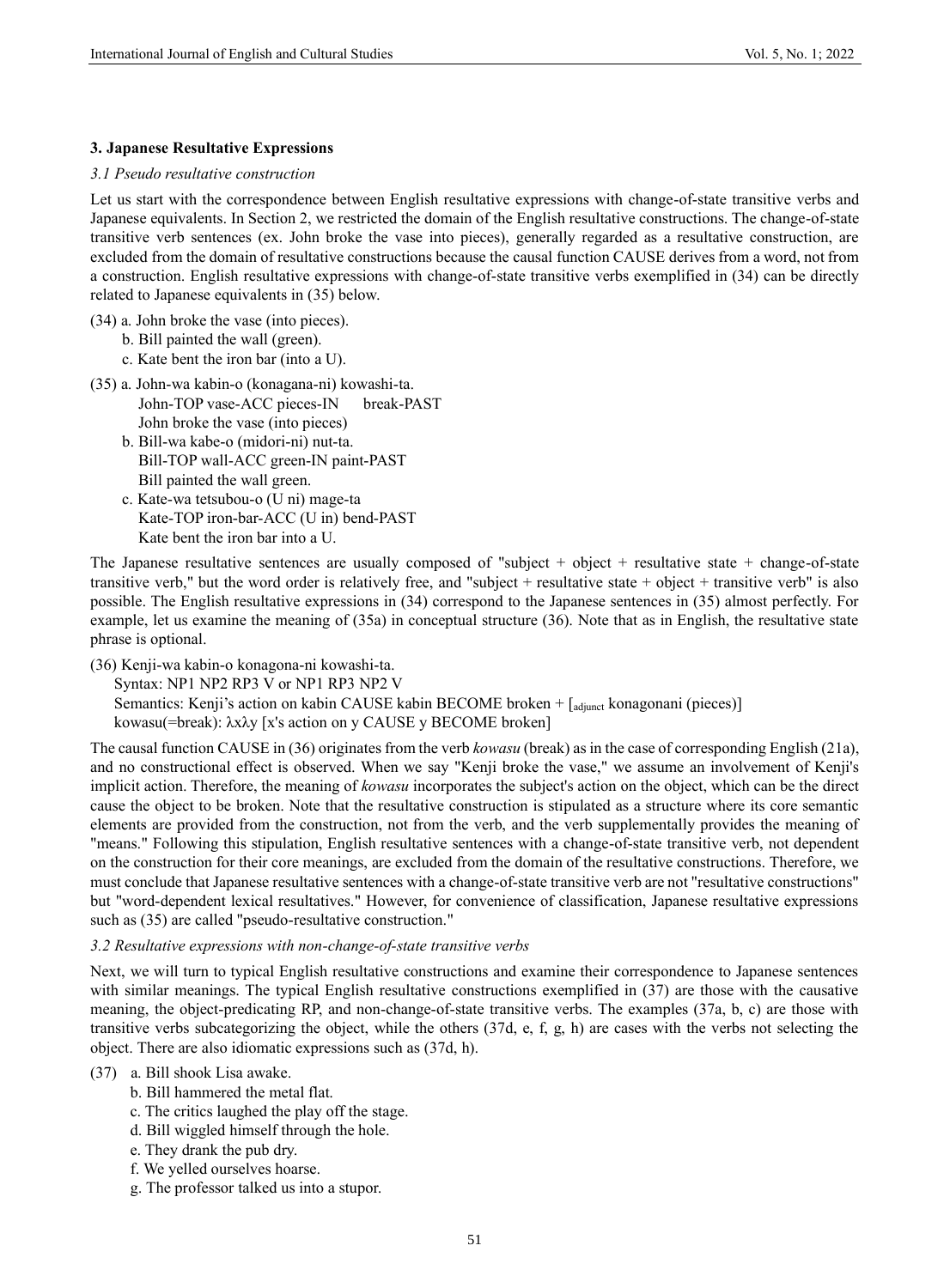h. Keiko cried her head off.

We now observe corresponding Japanese pseudo-resultative constructions with the form defined above.

- (38) a. \* Bill-wa Lisa-o mezame-ni yusut-ta
	- Bill-TOP Lisa-ACC awake-ni shake-PAST.
	- b. \* Bill-wa kinzoku-0 taira-ni tatai-ta. Bill-TOP the metal-ACC flat-NI hammer-PAST
	- c. \* Hihyouka-wa sono shibai-o butai-kara warat-ta critics-TOP tat play-ACC stage-from laugh-PAST
	- d. \* Bill-wa jibun-o ana-ni tooshite kunekune ugokashi-ta Bill-TOP himself-ACC hole through wiggle-PAST
	- e. \* karera-wa sakaba-o karani non-da theyTOP bar-ACC dry dring-PAST
	- f. \* wareware-wa jibun-o koegareni saken-da we-TOP ourselves-ACC hoarse yell-PAST
	- g. \* sensei-wa wareware-ni azenni shabet-ta professor-TOP us-ACC stupor-IN talk-PAST h. \* Keiko-wa atama-ga hazurete saken-da
		- Keiko-TOP head off cry-PAST

As (38) indicates, the Japanese "pseudo-resultative constructions" that correspond formally to the English resultatives (37) are all unacceptable. Then, are there any Japanese resultative expressions close to the meanings of the resultative constructions of (37)? Let us consider (39) below. These Japanese resultative expressions do not wholly correspond to the meanings of the English counterparts but represent more or less similar meanings.

# (39) a. Bill-wa Lisa-o yusuri-okoshi-ta.

- Bill-TOP Lisa-ACC shake-waken-PAST ≒Bill shooke Lisa awake.
- b. Bill-wa kinzoku-o tataki-nobashi-ta. Bill-TOP metal-ACC strike-straighten-PAST ≒Bill hammered the metal flat
- c. Hihyouka-wa sono shibai-o warai-tobash-ta. critiques-TOP that play-ACC laugh-blow-PAST ≒The critics laughed the play off the stage.
- d. Bill-wa karada-o kunerase-TE ana-o tot-ta. Bill-TOP body-ACC twist-TE hole-ACC pass-PAST ≒Bill wiggled himself through the hole.
- e. Karera-wa sakaba-ga karani naru HODO non-da they-TOP bar-NOM dry-TO become HODO drink-PAST ≒They drank the pub dry.
- f. Wareware-wa koe-ga kareru HODO saken-da we-TOP voice-NOM become-hoarse HODO yell-PAST ≒We talked ourselves hoarse.
- g. Sensei-wa wareware-ga azento suru HODO shabet-ta professor-TOP we-NOM astounded become HODO talk-PAST ≒The professor talked us into a stupor.
- h. Keiko-wa atama-ga hazureru HODO saken-da. Keiko-TOP head-NOM go-off HODO cry-PAST ≒Keiko cried her head off.

The sentences (39a, b, c) are expressions with compound verbs. (39d) has a form of sentence<sub>1</sub> TE sentence<sub>2</sub>. (39 e, f, g, h) have the degree expression "HODO," which stands for "*to the extent.*" Let us explain this variety of expressions in order.

## 3.2.1 Compound verbs

Japanese is rich in compound verbs consisting of two verbs joined together as in *uchi-korosu* (shoot and kill: kill by shooting). According to Kageyama (1993), there are two types: syntactic and lexical compound verbs. Lexical compound verbs show various semantic relationships where  $V_1$  modifies  $V_2$  in some way or other, but syntactic compound verbs are limited to those in which the verbs that come to  $V_2$  have meanings such as "inception," "continuation," and "completion."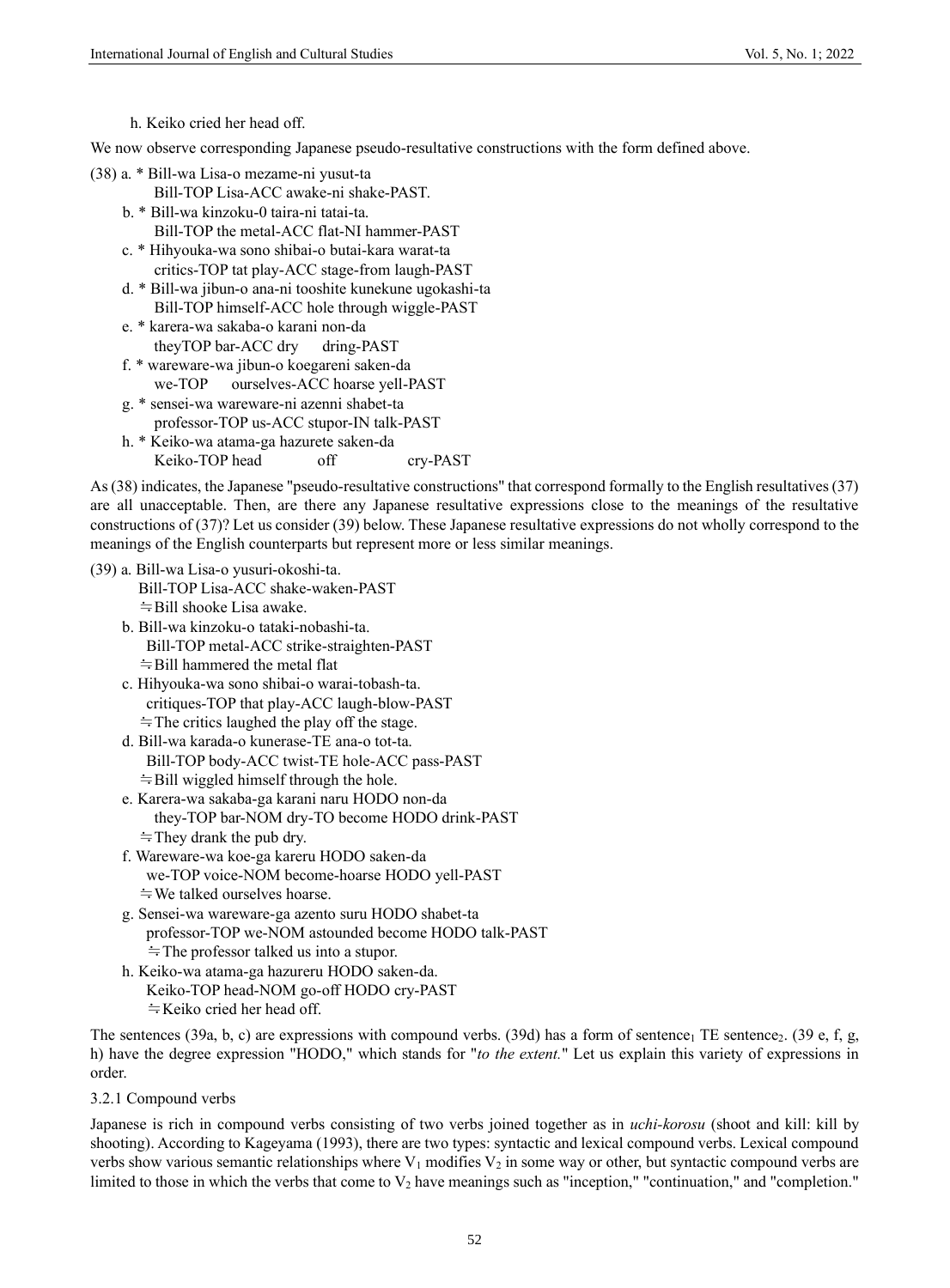Here, we will take up the lexical compound verbs where the action represented by  $V_1$  works as a means of action represented by  $V_2$ , resulting in some causal relationship between  $V_1$  and  $V_2$ . The sentences with compound verbs in (40) correspond to the English resultatives of (37a, b, c).

(40) A lexical compound verb where  $V_1$  is a means of  $V_2$ 

a. Bill-wa Lisa-o yusuri-okoshi-ta

```
Bill-TOP Lisa-ACC shake-awaken-PAST
  Semantics: Bill CAUSE [Lisa BECOME awake] by shaking her
   ≒ Bill shook Lisa awake.
   okosu (= awaken): λxλy [x CAUSE [y BECOME awake]]
b. Bill-wa kinzoku-o tataki-nobashi-ta
  Bill-TOP metal-ACC hammer-flatten-PAST
  Semantics: Bill CAUSE [the metal BECOME flat] by hammering
```
≒ Bill hammered the metal flat

nobasu (= flatten): λxλy [x CAUSE [y BECOME flat]]

c. hihyoka-wa sono shibai-o warai-tobashi-ta Critics-TOP the play-ACC laugh-blow-PAST Semantics: Critics CAUSE [play GO off] by laughing ≒ The critics laughed the play off the stage. tobasu (= blow): λxλy [x CAUSE [y GO off]]

The English resultatives (37a, b, c) have non-change-of-state transitive verbs that select the objects. Japanese sentences with compound verbs correspond well to the English resultatives of this type, although their meanings are not exactly the same. Japanese compound verbs have in common that the second verb  $V_2$  is a change-of-state transitive verb with CAUSE in its meaning. In other words, in these Japanese expressions, the causal relationship lexically derives from the meaning of V2. Therefore, they are cases of word-dependent resultative expressions. In addition, some cases hint at a causality between  $V_1$  and  $V_2$ , whose  $V_2$  is an intransitive rather than a transitive verb. Consider the following examples.

(41) a. Kyoko-wa asobi-tsukare-ta.

Kyoko-TOP play-get-tired-PAST

b. Kyoko-wa nomi-tsubure-ta. Kyoko-TOP drink-faint-PAST

(41a) means "playing and getting tired," and (41b) means "drinking and faint." There is a causal relationship between  $V_1$ and  $V_2$ . The verb in position  $V_2$  is intransitive, as part of its meaning, has no CAUSE. However, we do not get tired or faint for no reason. There should be a reason for getting tired and for fainting. Therefore, it is plausible that the conceptual structure of these words has a term of *reason,* which FROM can represent.

```
(42) a. Kyoko-wa asobi-tsukare-ta.
```

```
Kyoko-TOP play-get-tired-PAST
  Semantics: Kyoko become tired FROM playing
  tsukareru (= get tired): λxλe [x become tired FROM e] e \in E≒ Kyoko played herself tired.
b. Kyoko-wa nomi-tsubure-ta.
  Kyoko-TOP drink-faint-PAST
  Semantics: Kyoko faint from drinking
```
tsubureru (= faint): λxλe [x faint FROM e]  $e \in E$ 

≒ Kyoko drank herself almost to death.

In the compound verbs above,  $V_2$  is an intransitive verb. The causal relationship derives from the function FROM rather than CAUSE. In (42), "e" is a member of the set of events E. Since causal relation represented by FROM comes from a word, this is also a case of word-dependent resultative expression.

3.2.2 Compound sentences:  $S_1$  TE  $S_2$  and  $S_1$  HODO  $S_2$ 

Next, let us consider the compound sentence structure observed in (39 d) "Bill-wa karada-o kunerase-TE ana-o tot-ta" (Bill twisted his body and passed through a hole). The connecting particle TE attached to the end of the first sentence can be interpreted in two ways. For example, in "uta-TE odoru (singing and dancing)," two events proceed at the same time, and in "tabe-TE neru (eating and then sleeping)," the second event follows the first. In the case of (39 d) "twisting the body and passing through the hole," it is natural to think that "twisting the body" precedes "going through the hole," but the former action continues until the completion of the second. TE, in this case, can be interpreted as a function indicating one event following another and ending simultaneously, which may be represented by the function WHILE.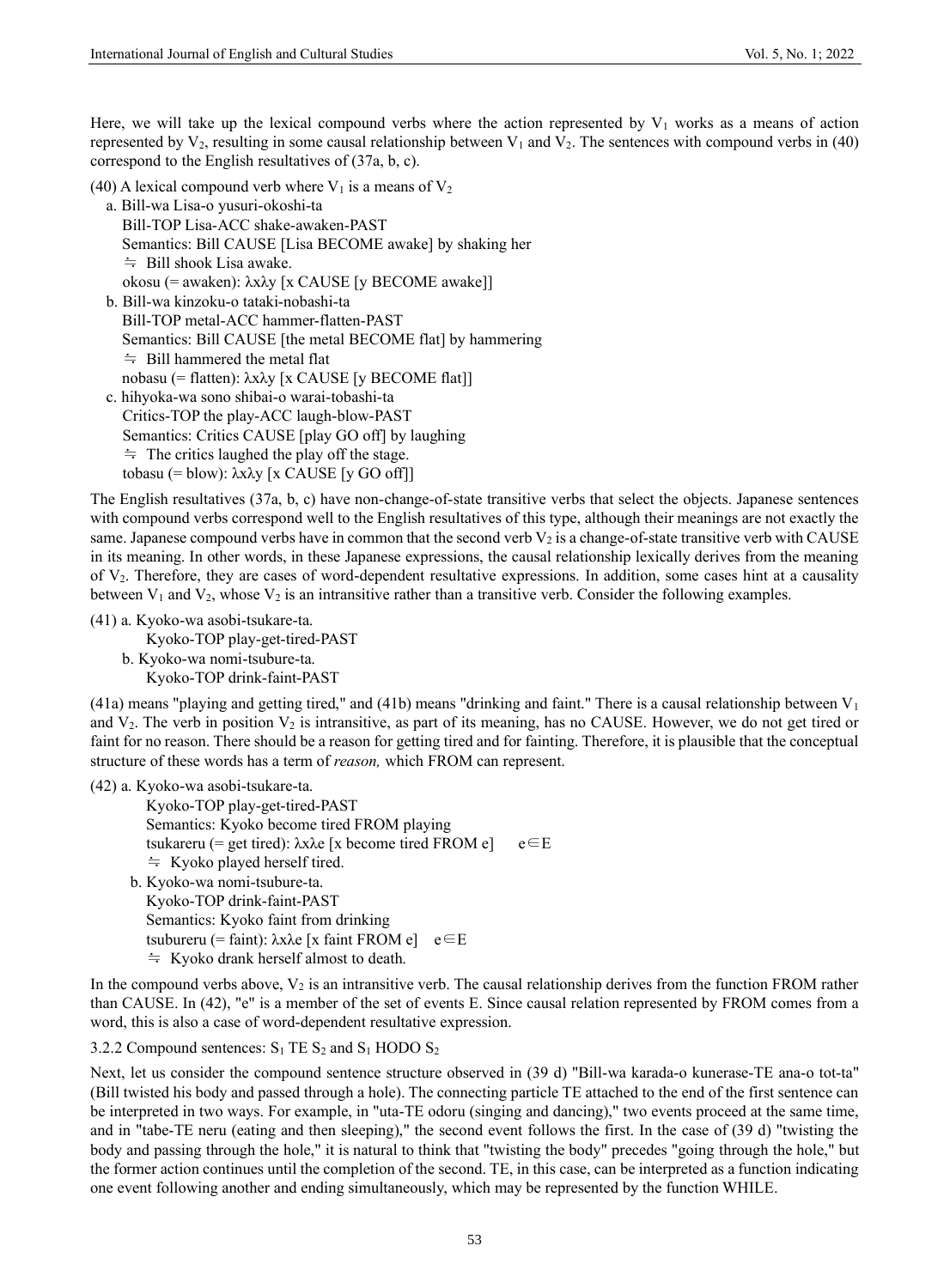(43) Bill-wa [karada-o kunerase] $_1$ -TE [ana-o tot-ta]<sub>2</sub>

 Bill-TOP body-ACC twist-TE hole-ACC go-through-PAST Semantics: Bill [go through the hole]  $_2$  WHILE [twisting his body]  $_1$ .  $\div$  Bill wiggled himself through the hole. TE:  $\lambda$ e<sub>2</sub> $\lambda$ e<sub>1</sub> [e<sub>2</sub> WHILE e<sub>1</sub>] e<sub>1</sub>, e<sub>2</sub>  $\in$  E (the subscripts indicate correspondence)

In (43), TE is represented as the function WHILE, which takes two event variables and returns their relative time sequence so that one event proceeds and ends at the same time as another event. Causation and correlation in time are different. However, according to Hume, we can think that one thing causes another only because one regularly follows another. TE, in this respect, gives us a cue to indicate the correlation of two events and imply possible involvement of causality. This  $S_1$  TE  $S_2$  is a compound sentence structure, not a single sentence. Furthermore, the correlation of two events comes with the word TE; therefore, this is another case of word-dependent resultative expression.

Next, consider the expression HODO in (39 e, f, g, h). In the S<sub>1</sub> HODD S<sub>2</sub> form, the word HODO connects two component sentences. The word indicates that a quantity relating to one event reaches the extent of another event. For example, (39 e) "Karera-wa sakaba-ga karani naru HODO non-da" means that the consumption of their drinking at the bar reaches the extent that the bar runs short of alcoholics. HODO can be interpreted as a function to indicate the meaning of TO THE EXTENT.

(44) a. Karera-wa [sakaba-ga karani naru]<sup>1</sup> HODO [non-da]<sup>2</sup>

they-TOP pub-SUB empty become HODO drink-PAST

Semantics: They drink<sub>2</sub> TO THE EXTENT that [the pub become empty] $_1$ 

≒ They drank the pub empty

b. Kyoko-wa [atama-ga hazureru]<sup>1</sup> HODO [saken-da]<sub>2</sub> Keiko-TOP head-NOM go-off HODO cry-PAST Semantics: Kyoko cry2 TO THE EXTENT that [head go-off]<sup>1</sup> ≒Keiko cried her head off. HODO:  $\lambda$ e<sub>1</sub> $\lambda$ e<sub>2</sub> [e<sub>2</sub> TO THE EXTENT e<sub>1</sub>] e<sub>1</sub>, e<sub>2</sub>  $\in$  E (the subscripts indicate correspondence)

This compound form of  $S_1$  HODO  $S_2$  does not directly indicate that event<sub>2</sub> causes event<sub>1</sub>, but it does indicate a quantity associated with event<sub>2</sub> has reached an extent relating to event<sub>1</sub>. A measurement concerning an event reaching a level associated with another event is not causal logically, but it may imply that one event is consequential upon another. This compound format may have exaggerated content. (44a) above exaggeratedly tells that they drank so much, rather than trying to convey the literal interpretation that they consumed all alcohol at the bar. (44b) also means "Kyoko cried awfully." Since the sentence<sub>1</sub> HODO sentence<sub>2</sub> form is not a simple sentence and receives its consequential interpretation from the word HODO, this is also a case of word-dependent resultative expression.

#### *3.3 Summary of this section*

This section examined four types of Japanese resultative expressions that have similar meanings of corresponding English resultative constructions.

- (45) Four types of Japanese resultative expressions
	- (i) Pseudo-resultative construction (with a change-of-state transitive verb) Kenji-wa kabin-o konagona-ni kowashi-ta  $\dot{=}$  Kenji broke the vase into pieces
	- (ii-1) compound verb: V2 is a change-of-state transitive verb Bill-wa Lisa-o yusuri-okoshi-ta  $\dot{=}$  Bill shook Lisa awake
	- (ii-2) compound verb: V2 is an intransitive verb

Kyoko-wa asobi-tsukare-ta  $\approx$  Kyoko played herself tired

(iii) event 1 TE event type 2

Bill-wa karada-o kunerase-TE ana-o tot-ta  $\approx$  Bill wiggled himself through the hole

(iv) event 1 HODO event type 2

Sensei-wa wareware-ga azento suru HODO shabet-TA $\doteq$  The professor talked us into a stupor.

We now examine where the causality comes from in each of the four types.

- (i) CAUSE in the pseudo-resultative construction derives from the meaning of transitive verbs.
- (ii-1) In the case of the compound verbs where V2 is a transitive verb, its CAUSE comes from V2.
- (ii-2) In the compound verbs whose V2 is intransitive, the function FROM derives from the meaning of V2.
- (iii) In  $S_1$  TE  $S_2$  form, TE creates a relationship between the two events, implying their simultaneity.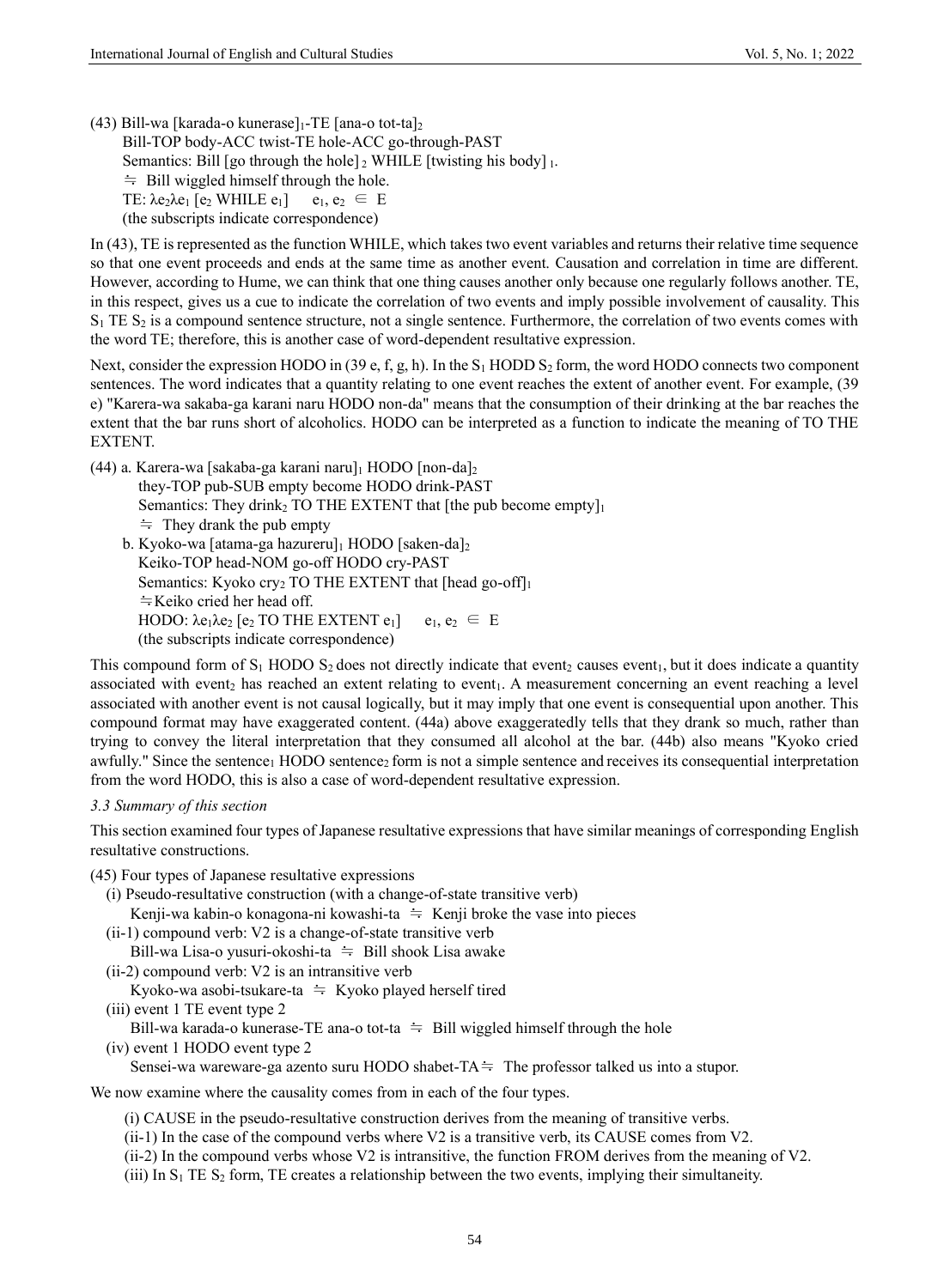(iv) In  $S_1$  HODO  $S_2$  form, HODO creates a relation between the two events, indicating their related extent.

All Japanese resultative expressions derive their causal relationship from a word, not from the construction. Therefore, we can safely claim that the Japanese language has no resultative constructions but has lexical resultatives.

#### **4. Conclusion and Future Issues**

## *4.1 What we have accomplished so far*

So far, we have clarified the following points. First, there are two types of construction: m-construction and f-construction. The m-construction has a specific structure and meaning pair, and the f-construction has a structure but no specific meaning. Second, there are two types of resultatives: resultative constructions whose causality derives from the construction and word-dependent resultatives in which the causal function arises lexically. The English resultative construction is a type of m-construction whose argument structure is determined by the construction. We conclude that English has both types, but Japanese has only the latter: word-dependent lexical resultatives. Japanese resultative expressions, including  $S_1$  TE  $S_2$ , and  $S_1$  HODO  $S_2$  patterns, have four types. All of them derive their causality lexically.

#### *4.2 Which CAUSE?*

There are still some issues that need to be addressed to make our analysis even more compelling. Causality has traditionally been represented by the CAUSE function, but it has not been given an accurate, logical definition. Below is the list of cases where CAUSE appears in the conceptual representation of our treatise.

(46) i. Mary shook her husband awake. (Type: English resultative construction)

c-sub: Mary CAUSE [her husband BECOME awake]

- MEANS: v-sub: [Mary shake her husband]
- ii. John broke the vase into pieces. (Type: English word-dependent resultative expression) John's action on the vase CAUSE [the vase BECOME broken] + [adjunct into pieces]
- iii. Ken-wa kabin-o konagona-ni kowashi-ta (Type: Japanese pseudo resultative construction) Ken's action on the vase CAUSE vase BECOME broken] + [adjunct into pieces]
- iv. Ken-wa kuma-o uchi-koroshi-ta (Type: Japanese compound verb resultative) Ken CAUSE bear BECOME dead by shooting

As Kratzer (2005) points out, the function CAUSE in a resultative expression is different from the relationship indicated by the lexical causative verbs such as *make* and *cause.* Causal relationships depicted by *cause* and *make* are indirect because they may allow a long causal chain. For example, it is possible that Mary's cynical remark an hour ago made John unhappy now. On the other hand, the causal relationship in the resultative expressions generally is more direct. It is inconceivable that Mary's shaking her husband an hour ago awoke him now. Therefore, CAUSE in (46) is direct, so its causal chain should not have intermediate elements between its cause and effect.

### *4.3 What does CAUSE stand for?*

Furthermore, CAUSE may be different in each type of resultative expression. Note that in (46) above, (46i) is a resultative construction with CAUSE derived from the construction. Other sentences (46 ii, iii, iv) are all cases of word-dependent lexical resultatives where CAUSE derives from each verb. In order to see what the CAUSE function stands for, let us consider Lewis's causal dependency theory (1973, 1986, 2004). Lewis's original theory relies on the analysis of counterfactuals (47). In this definition, "A□→C" stands for "if A were the case, C would be the case."

 $(47)$  A $\Box \rightarrow C$  means that it is true iff either

- (i) there are no possible A worlds (vacuously true), or
- (ii) some A-world where C holds is closer to the actual world than any A-world where C does not hold.

His idea is that the counterfactual "if A were the case, C would be the case" is true when it takes less of departure from actuality to render the antecedent true with the consequent than to make the antecedent true without the consequent. With this definition, his stipulation of the causal dependency is given in (48). If *c* and *e* are actual events, and C and E the corresponding propositions that they occur, then *e depends causally on c* iff the following counterfactuals hold:

(48) a.  $C \Box \rightarrow E$  "if *c* were to occur, then *e* would occur." b.  $\sim C \Box \rightarrow \sim E$  "If *c* hadn't occurred, then *e* wouldn't have occurred."

Following this theoretical framework, we can verify the causality of resultatives in (46).

(49) Verification of causality of "*Mary shook her husband awake*."

*Her husband's becoming awake* causally depends on *Mary's shaking him* is true iff

- (i) [Mary shaking him]  $\Box \rightarrow$  [Her husband becoming awake]
- $(ii)$  ~ [Mary shaking him]  $\Box \rightarrow \sim$  [Her husband becoming awake]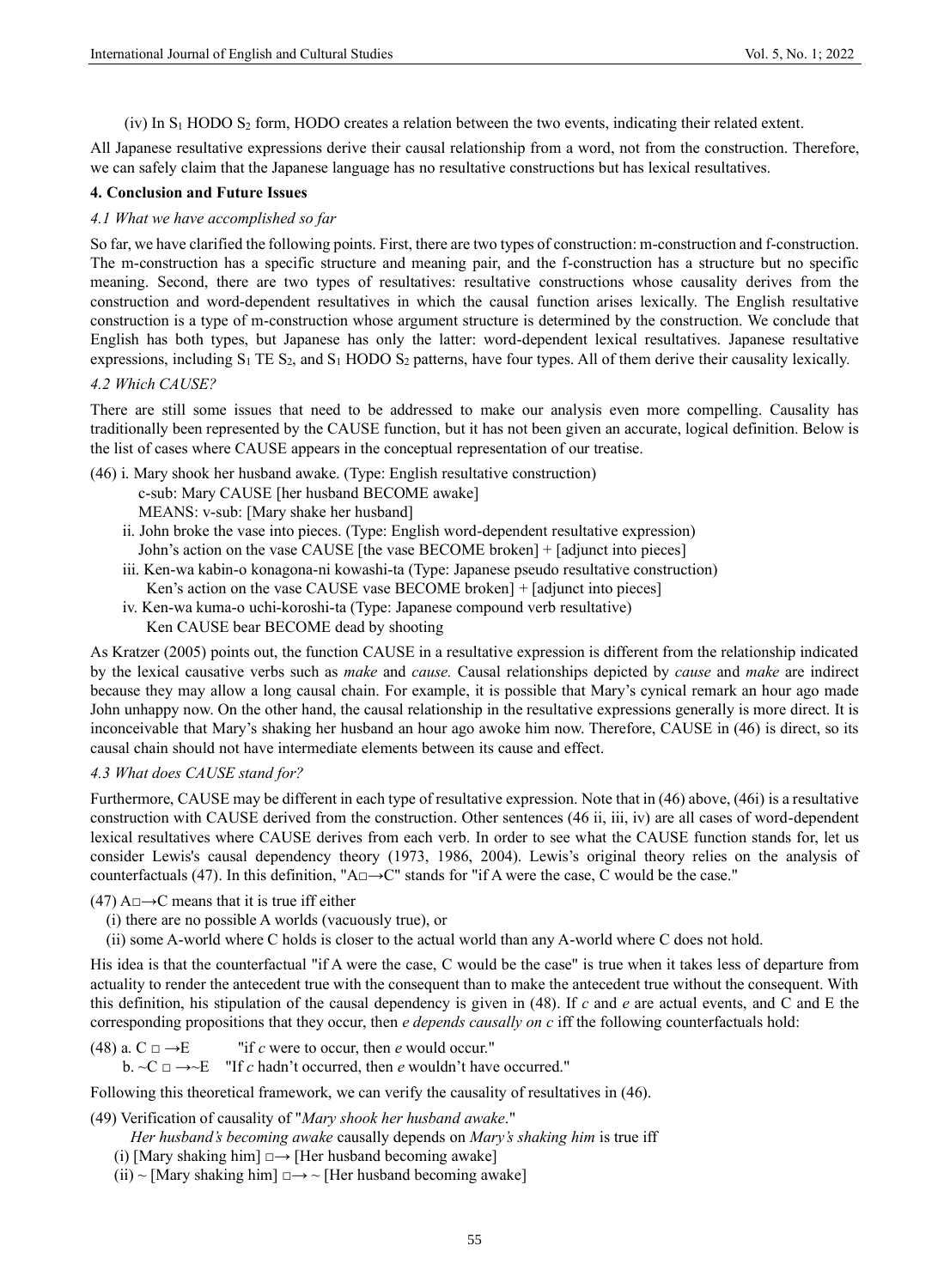Both (49i) and (49ii) hold true, therefore, *her husband's becoming awake* causally depends on *Mary's shaking him*.

(50) Verification of causality of "*Ken-wa kabin-o konagona-ni kowashi-ta*."

*Kabin becoming broken into pieces* causally depends on *Ken's action on the vase* iff

(i) [Ken's action on the vase]  $\Box \rightarrow$  [The vase's becoming broken into pieces]

(ii) ~ [Ken's action on the vase]  $\Box \rightarrow \sim$  [The vase's becoming broken into pieces]

Both (50i) and (50ii) hold true, therefore, *Kabin becoming broken into pieces* causally depends on *Ken's action on the vase*. Note that the counterfactual analysis covers all of the resultatives in (46). However, interestingly, unlike Lewis's theory, Hume's constant regularity theory of causal dependence (Hume 1978a/1739-40, Psillos 2009) covers only some, but not all. His view of causation is stipulated as in the following (Psillos 2009:131).

(51) *e is causally dependent upon c* iff

i. *c* is spatiotemporally contiguous to *e*.

ii. *e* succeeds c in time.

iii. events of type *C* (events that are like *c*) are regularly followed by events of type *E* (events like *e*).

Causal dependency specified in (51) seems to work well for (46 ii, iii, iv). For example, in (46ii), "*John broke the vase into pieces,*" *John's action on the vase* corresponds to *c*, and *the vase's becoming into pieces* to *e*. Naturally, event *c* is spatiotemporally adjacent to event *e*, and the constant conjunction of two similar events is also tenable. The regular conjunction of similar events coordinates with the law-like regular linkage between the cause and its effect by the lexically incorporated CAUSE. However, this causal theory does not endorse an involvement of causality in (46i). "*Mary shook her husband awake*" does not satisfy the condition (iii). Similar actions of shaking may not make her husband awake next time.

In summary, the resultative with lexical CAUSE satisfies both Lewis's causality rule and Hume's. However, the resultative with constructional CAUSE can meet Lewis's causality rule but not Hume's.

|  |  |  | Table 1. Correspondence between causalities and types of CAUSE |
|--|--|--|----------------------------------------------------------------|
|  |  |  |                                                                |

|                   | lexical CAUSE | constructional CAUSE |
|-------------------|---------------|----------------------|
| Lewis's causality |               |                      |
| Hume's causality  |               |                      |

Our tentative conclusion is that the correspondence between causality and CAUSE appears to reflect the differences in the nature of the two CAUSE functions. However, we need further research to confirm this view.

#### **Acknowledgement**

This work was supported by **JSPS KAKENHI** Grant Number JP22K00696.

#### **References**

- Beebee, H. & Hitchcook, C. & Menzies, P. (2009). *The Oxford Handbook of Causation*. Oxford, UK: Oxford University Press.
- Boas, H. C. (2003). *A Constructional Approach to Resultatives.* Stanford, CA: CSLI Publications.
- Borer, H. (2005). *Structuring Sense Volume2. The Normal Course of Events*. New York, NY: Oxford University Press

Bittner, M. (1999). Concealed Causatives. *Natural Language Semantics* 7, 1-78. http://dx.doi.org/10.1023/A:1008313608525

- Carrier, J. & Randall, J. H.1992. The argument structure and syntactic structure of resultatives. *Linguistic Inquiry*, vol.23, no2, 173-234.
- Collins, J., Hall, N. & Paul, L.A. (2004). Counterfactuals and Causation: History, Problems, and Prospects. In J. Collins, N. Hall, & L. A. Paul (Eds.), *Causation and Counterfactuals* (pp*.*1-57). Cambridge, MA: MIT Press.

Croft, W. (2012). *Verbs*. New York, NY: Oxford University Press.

Dowty, D. R. (1979). *Word Meaning and Montague Grammar*. Boston, MA: Reidel Publishing Company.

Goldburg, A. E. (1995). *Constructions: a construction grammar approach to argument structure*. Chicago: Chicago University Press.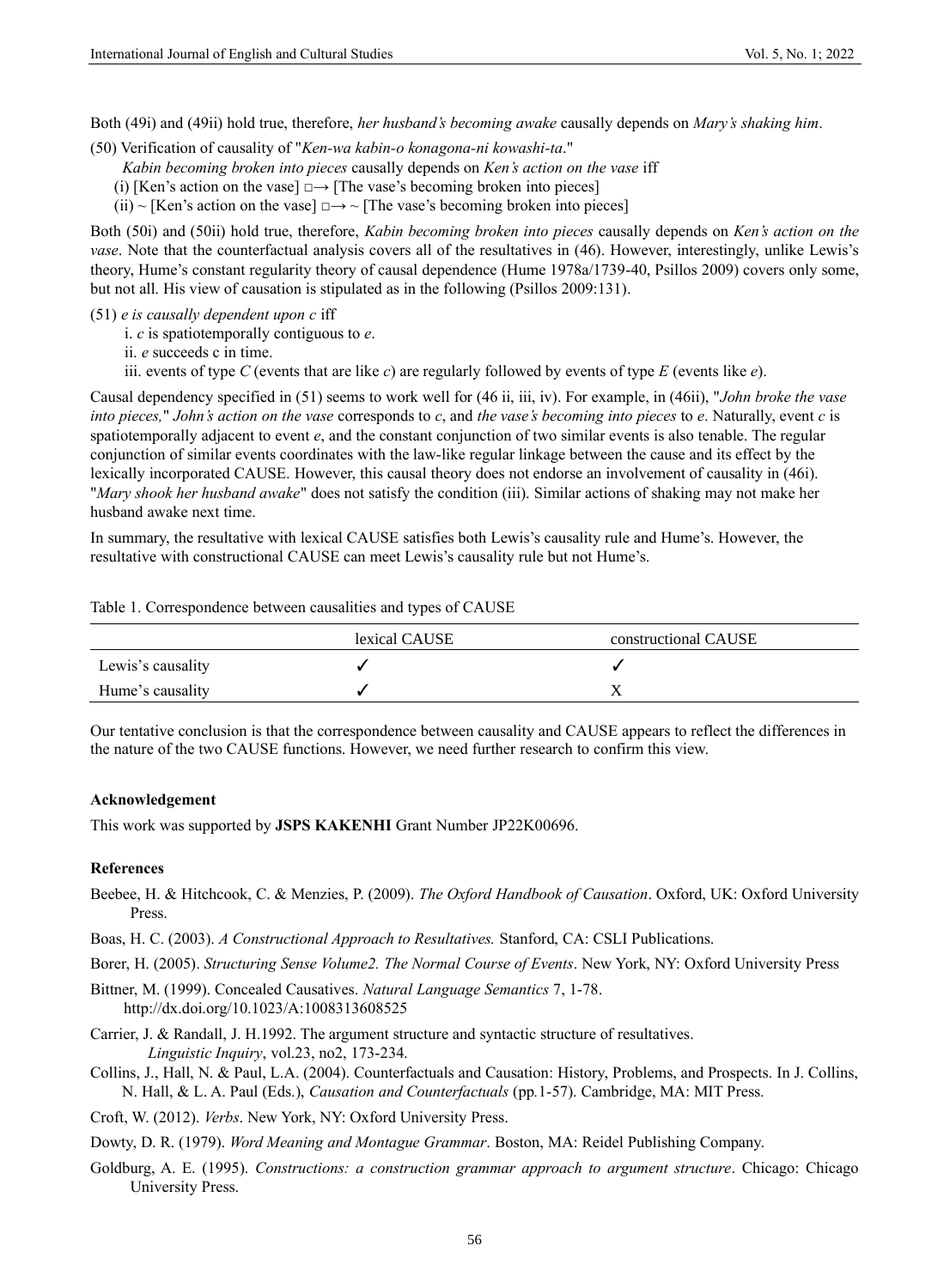- Goldburg, A. E. (2006). *Construction at work: The nature of generalization in language*. Oxford, UK: Oxford University Press.
- Goldburg, A. E. (2013). Constructionist Approaches. In T. Hoffmann, & T. Trousdale (2013). *The Oxford Handbook of Construction Grammar* (pp. 15-31). New York, NY: Oxford University Press.
- Goldberg, A. E. & Jackendoff, R. (2004). The English Resultative as a Family of Constructions. *Language*, 80: 532-568. http://dx.doi.org/10.1353/lan.2004.0129
- Hoffmann, T. & Trousdale, T. (2013). *The Oxford Handbook of Construction Grammar*. New York, NY: Oxford University Press.
- Hume, D. (2000a/1739). *A Treatise of Human Nature.* D.E. Norton, & M.J. Norton (Eds.) *Oxford Philosophical Texts*. New York, NY: Oxford University Press.
- Hume, D. (2000b/1748). *An Enquiry concerning Human Understanding*. D.E. Norton, & M.J. Norton (Eds.) *Oxford Philosophical Texts.* New York, NY: Oxford University Press.
- Iwata, S. (2006). Argument resultatives and adjunct resultatives in a lexical construction account: the case of resultatives with adjectival result phrases. *Language Sciences,* 28, 449-496. http://dx.doi.org/10.1016/j.langsci.2005.04.001
- Iwata, S. (2019). *English Resultatives A force-recipient account*. Amsterdam: John Benjamins.
- Jackendoff, R. (1990). *Semantic Structures*. Cambridge, MA: MIT Press.
- Jackendoff, R. (2002). *Foundations of language*. New York, NY: Oxford University Press.
- Jackendoff, R. (2013). Constructions in the parallel architecture. In T. Hoffmann, & T. Trousdale (2013). *The Oxford Handbook of Construction Grammar* (pp. 70-92).
- Kageyama, T. (1993). *Bunpou to Gokeisei* (Gramma and Word Formation). Tokyo: HItsuzi Shobo.
- Kageyama, T. (1996). *Doushiimiron* (Semantics of Verbs). Tokyo: Kuroshio Press.
- Kennedy, C. & McNally, L. (2005). Scale structure, degree modification, and the semantics of gradable predicates. *Language*, vol.81, no.2, 345-81. http://dx.doi.org/10.1353/lan.2005.0071
- Kratzer, A. (2005). Building resultatives. In Maienborn, C. & Wollstein-Leisen, A. (Eds.) *Events in syntax, semantics, and discourse* (pp.177-212). Berlin: Niemeyer. http://dx.doi.org/10.1515/9783110913798.177
- Levin, B. & Rappaport Hovav, M. 1995). *Unaccusativity: At the syntax-lexical semantics interface*. Cambridge, MA: MIT Press.
- Levin, B. & Rappaport Hovav, M. (2001). *Argument realization*. Cambridge, MA: MIT Press
- Lewis, D. (1973). *Counterfactuals*. Cambridge, Mass: Harvard University Press,
- Lewis, D. (1986). *Philosophical Papers*. Vol II. Oxford: Oxford University Press.
- Lewis, D. (2004). Causation as Influence. In J. Collins, N. Hall, & L. A. Paul (Eds.), *Causation and Counterfactuals*  (pp*.*75-106). Cambridge, MA: MIT Press.
- Li, C. (2014). A Three-Way Distinction of English Resultatives and Its implication for Resultative Typology, *Concentric: Studies in Linguistics* 40.2:1-28.
- Neeleman, Ad and Van de Koot, Hans. (2012). The linguistic expression of causation. in Everaert, M. Siloni, T. & Marijana, M. (Eds.) *The theta system: argument structure at the interface*. Oxford: Oxford University Press. http://dx.doi.org/10.1093/acprof:oso/9780199602513.003.0002
- Psillos, S. (2009). Regularity Theories. In Helen, B. Hitchcook, C. & Menzies, P. (Eds.) *The Oxford Handbook of Causation*. New York, NY: Oxford University Press.
- Pustejovsky, J. (1991). The Syntax of Event Structure. *Cognition* 41: 47-81.
- Simpson, J. (1983). Resultatives. In Levin, L. Rappaport, M. & A. Zaenen (Eds.) *Papers in Lexical-Functional Grammar* (pp.143-157). Bloomington: Indiana University Press.
- Talmy, L. (1985). Lexicalization Patterns: Semantic Structure in Lexical Forms. In Shopen, T. (ed.) *Language Typology and Syntactic Description 3: Grammatical Categories and the Lexicon*, Cambridge: Cambridg University Press
- Washio, R. (1997). Resultatives, compositionality and language variation. *Journal of East Asia Linguistics,* 6: 1-49. http://dx.doi.org/10.1023/A:1008257704110
- Wechesler, S. (2005a.). Weighing in on scales: A reply to Goldberg and Jackendoff. *Language*, vol.81 no.2: 465-473. http://dx.doi.org/10.1353/lan.2005.0106